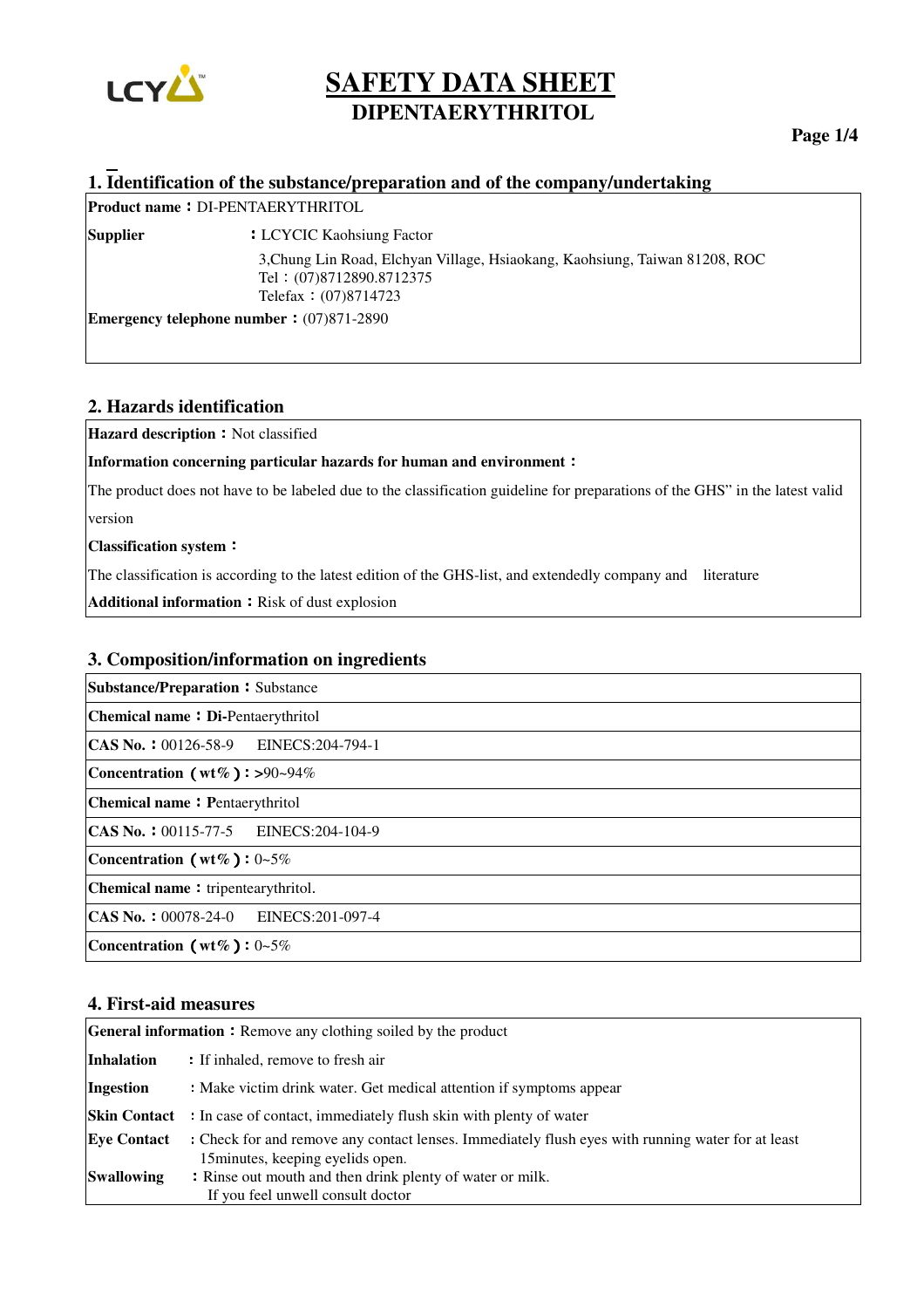

| $\ldots$                           |                                                                                                                 |
|------------------------------------|-----------------------------------------------------------------------------------------------------------------|
| <b>Extinguishing Media</b>         | DRY chemical powder, Water spray, fog or foam, Carbon dioxide.                                                  |
| <b>Suitable</b>                    |                                                                                                                 |
| <b>Special Procedure of</b>        | (1) Remove unburned dipentaerythritol.                                                                          |
| fire-fighting                      | (2) With large amount of water or water spray to extinguish and cooling building or<br>containers.              |
|                                    | (3) Dust can combine with air to form an explosive mixture; do not use compressor air<br>to replace the dust.   |
| <b>Protection of fire-fighters</b> | Fire fighters should wear positive pressure self-contained breathing apparatus (SCBA)<br>and full turnout gear. |

### **5. Fire-fighting measures**

# **6. Accidental release measures**

| <b>Personal precautions</b>      | ÷ | Avoid contact with skin and eyes. Wear appropriate respirator to avoid breathe<br>dust. |
|----------------------------------|---|-----------------------------------------------------------------------------------------|
| <b>Environmental Precautions</b> |   |                                                                                         |
| <b>Clean-up Methods</b>          |   | Use a shovel to put the material into a convenient waste disposal container. Finish     |
|                                  |   | cleaning by spreading water on the contaminated surface and allow to evacuate           |
|                                  |   | through the sanitary system.                                                            |

## **7. Handling and storage**

| <b>Handling</b> | : Take precautionary measures against electrostatic discharges. Precautions should be taken to |
|-----------------|------------------------------------------------------------------------------------------------|
|                 | prevent the formation of dusts in concentrations above flammable, explosive or occupational    |
|                 | exposure limits. Ventilation is normally required when handling or using this product.         |
| <b>Storage</b>  | : Keep container tightly closed, dry and good ventilation.                                     |
|                 |                                                                                                |

# **8. Exposure controls/personal protection**

|                                      | <b>Engineering measures</b> : Use process enclosures, local exhaust ventilation, or other engineering controls to keep airborne |  |  |
|--------------------------------------|---------------------------------------------------------------------------------------------------------------------------------|--|--|
|                                      | levels below recommended exposure limits. If user operations generate dust, fume or mist, use                                   |  |  |
|                                      | ventilation to keep exposure to airborne contaminants below the exposure limit.                                                 |  |  |
|                                      | <b>Permissible exposure</b> : Time weighted average (TWA)<br>$\mathbb{Z}$                                                       |  |  |
| Limits                               | Short-term exposure limit (STEL)<br>$\mathbb{Z}$                                                                                |  |  |
|                                      | Maximum exposure limit (CEILING)<br>$\mathcal{L}$                                                                               |  |  |
| <b>Personal protective equipment</b> |                                                                                                                                 |  |  |
| <b>Respiratory system</b>            | Wear appropriate respirator when ventilation is inadequate                                                                      |  |  |
| Eyes                                 | Splash goggles                                                                                                                  |  |  |
| <b>Hands</b>                         | Gloves                                                                                                                          |  |  |
| Skin and body                        | Work uniform or laboratory coat                                                                                                 |  |  |
| Hygiene measures                     | (1) Work with personal protective equipment. (2) Wash thoroughly after handling.                                                |  |  |

# **9. Physical and chemical properties**

| <b>Physical state</b> Solid (Powder) | <b>Appearance</b> White crystallize, free flowing powder |
|--------------------------------------|----------------------------------------------------------|
| <b>Color</b> : White.                | <b>Odor</b> : Odorless                                   |
| pH:7                                 | <b>Boiling Point :</b> Melting Point : $218-224$ °C      |
| <b>Decompose Point : 356 °C</b>      | <b>Flash Point</b> $\Rightarrow$ 150 °C                  |
|                                      |                                                          |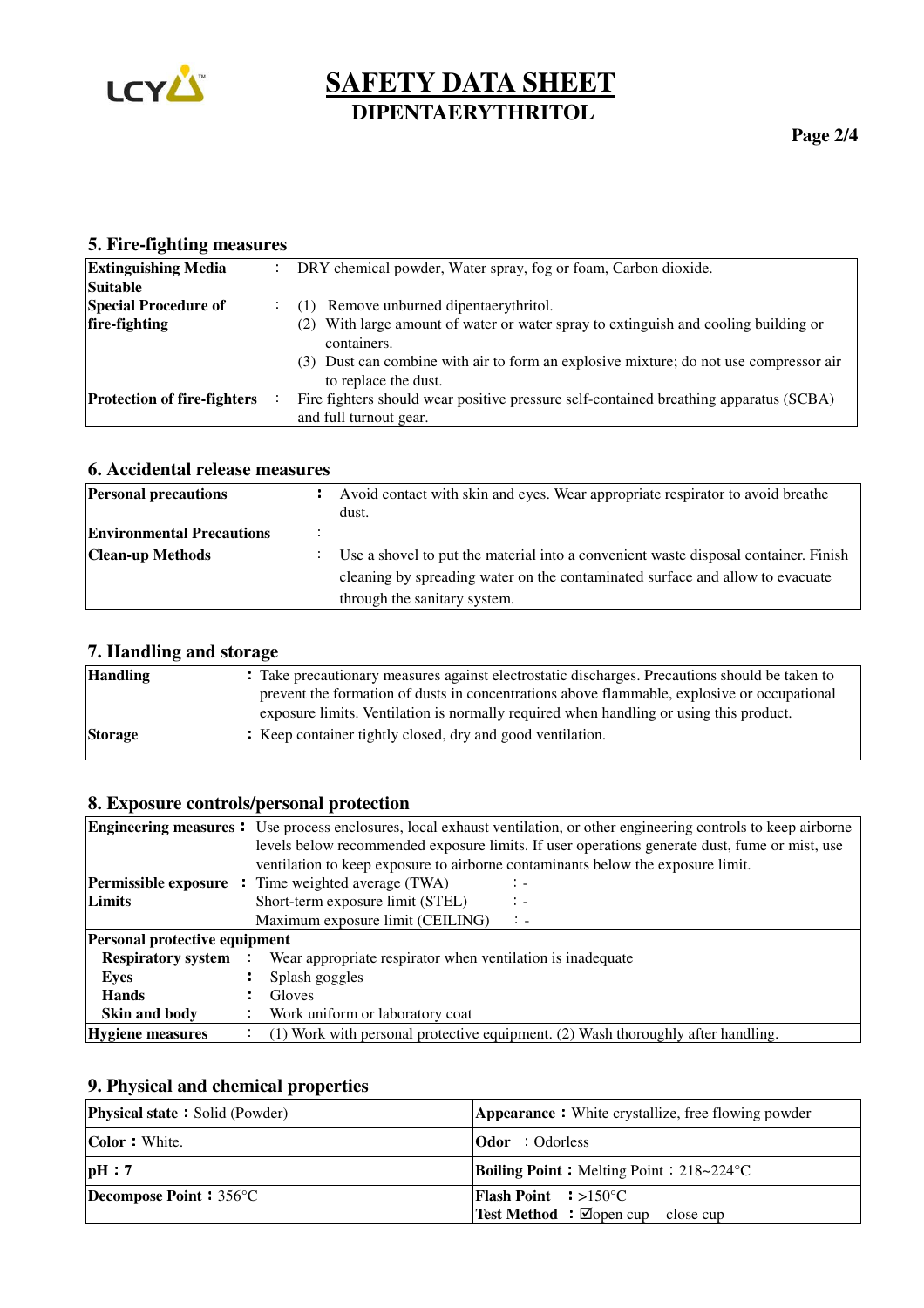

# **Page 3/4 Flash point**: >150°C **Explosion Limits** : >20 g/m<sup>3</sup> **Vapor Pressure** <1mmHg **Vapor Density Density**: 1.36g/cm<sup>3</sup>@25℃ **Solubility**: Very slightly soluble in cold water, hot water

### **10. Stability and reactivity**

| <b>Stability</b> : The product is stable on normal condition. |  |
|---------------------------------------------------------------|--|
| <b>Avoid matter</b> : Oxidizing agent                         |  |

### **11. Toxicological information**

| <b>Acute toxicity</b>    | Ames test: Negative.<br>$LC50:25500$ mg/kg |
|--------------------------|--------------------------------------------|
|                          | $LD50$ :                                   |
|                          | $LC_{I,0}$ :-                              |
| <b>Mutagenic effects</b> |                                            |

### **12. Ecological information**

|             | <b>Persistence/degradability :</b> Non biodegradable according to OECD.COD 2000 mg/g |
|-------------|--------------------------------------------------------------------------------------|
| Ecotoxicity | : LC50: $>100$ mg/l, 96 hours [Fish].                                                |
|             | NOEC: $>100$ mg/l, 48 hours [Daphnia].                                               |
|             | NOEC: $>100$ mg/l, 72 hours [Algae].                                                 |

### **13. Disposal considerations**

| Methods of disposal; Waste of    | : Waste must be disposed of in accordance with federal, state and local |
|----------------------------------|-------------------------------------------------------------------------|
| residues; Contaminated packaging | environmental control regulations.                                      |

#### **14. Transport information**

| International transport regulations |                                        |  |  |  |
|-------------------------------------|----------------------------------------|--|--|--|
| Land - Road/Railway                 |                                        |  |  |  |
| <b>ADR/RID Class</b>                | : Not controlled under ADR (Europe).   |  |  |  |
| Sea                                 |                                        |  |  |  |
| <b>IMDG Class</b>                   | $\therefore$ Not controlled under IMDG |  |  |  |
| Air                                 |                                        |  |  |  |
| <b>IATA-DGR Class</b>               | : Not controlled under IATA            |  |  |  |

### **15. Regulatory information**

**EU Classification (67/548/EEC-88/379/EEC) This product is not classified according to the EU regulations** 

### **16. Other information**

| Reference         | <b>1. CHEMINFO DATA BASE CCINFO 98-2</b>     |  |
|-------------------|----------------------------------------------|--|
| <b>literature</b> | 2. RTECS DATA BASE TOMES PLUS Vol.41 1999    |  |
|                   | 3. HSDB DATA BASE TOMES PLUS · Vol.41 · 1999 |  |
|                   | 4.                                           |  |